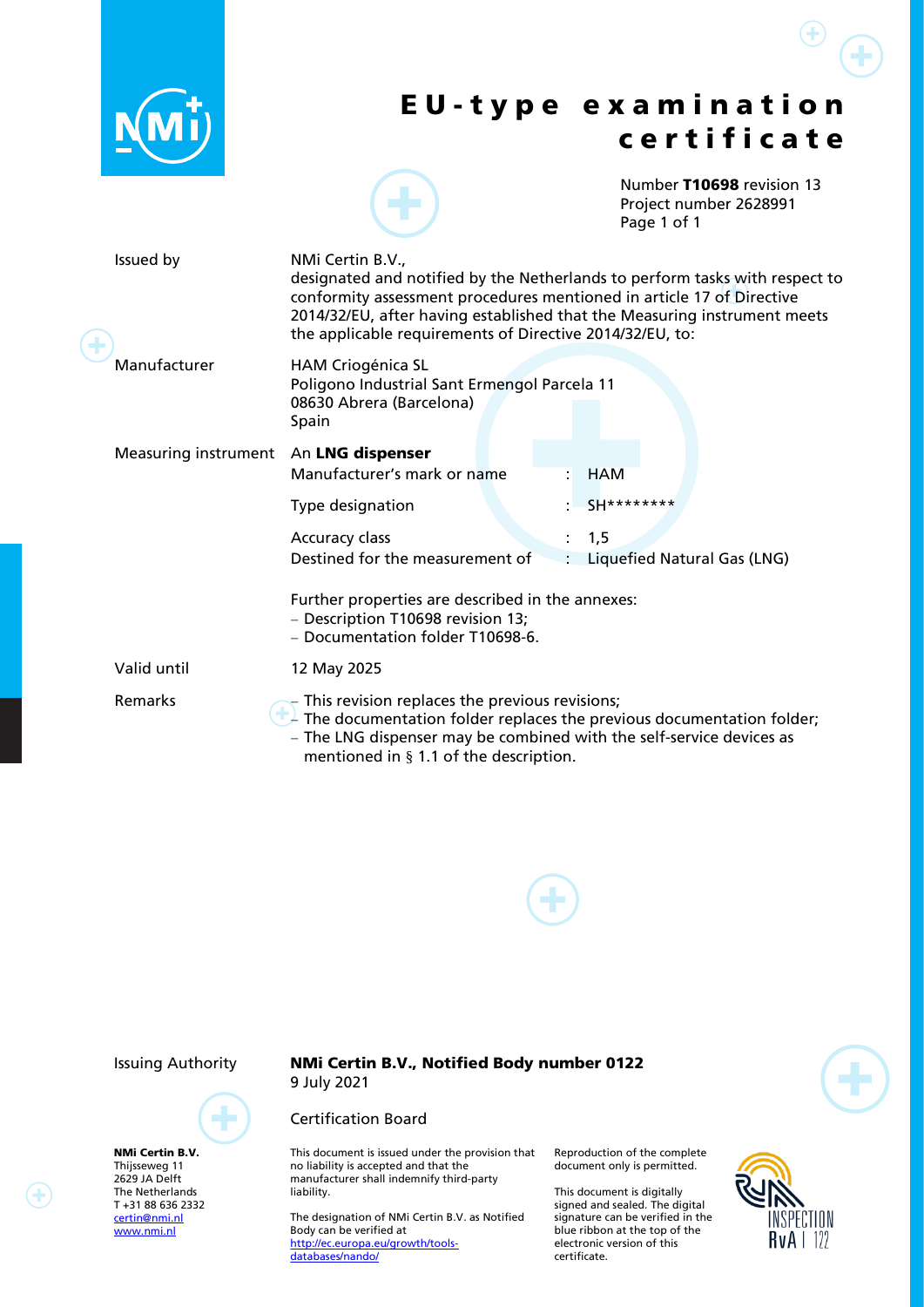

Number T10698 revision 13 Project number 2628991 Page 1 of 6

# 1 General information about the LNG dispenser

Properties of this LNG dispenser, whether mentioned or not, shall not conflict with the legislation.

### <span id="page-1-0"></span>1.1 Essential parts

| <b>Producer</b>                                 | <b>Type</b>                     | <b>Evaluation</b><br>/ Parts<br><b>Certificate</b> | <b>Remarks</b>                                   |  |  |  |  |
|-------------------------------------------------|---------------------------------|----------------------------------------------------|--------------------------------------------------|--|--|--|--|
| <b>Measurement sensor</b>                       |                                 |                                                    |                                                  |  |  |  |  |
| <b>Emerson Process</b><br>management Flow B.V.  | <b>CMF100;</b><br><b>CMF050</b> | <b>TC7056</b>                                      |                                                  |  |  |  |  |
| <b>Measurement transmitter</b>                  |                                 |                                                    |                                                  |  |  |  |  |
| <b>Emerson Process</b><br>management Flow B.V.  | <b>MVD</b> series               | <b>TC7057</b>                                      |                                                  |  |  |  |  |
| <b>Electronic calculating/indicating device</b> |                                 |                                                    |                                                  |  |  |  |  |
| <b>ESIWELMA SRL</b>                             | TW1nA                           | LNE-15272                                          | With Logitron Puma Lan<br>communication protocol |  |  |  |  |
| <b>CETIL DISPENSING</b><br>TECHNOLOGY, S.L.     | EAS <sub>2</sub>                | TC8491                                             | $\overline{\phantom{a}}$                         |  |  |  |  |

The LNG dispenser may be connected to a Self-Service Device which is described in:

- one of the Evaluation Certificates as mentioned in the table below; or
- any Parts Certificate issued under WELMEC 8.8 by a Notified Body that acts under module B of the Directive 2014/32/EU for ANNEX VII (MI-005);

and under the condition that the applied communication protocol is stated in the Evaluation or Parts Certificates of both the applied electronic calculating/indicating device and self-service device.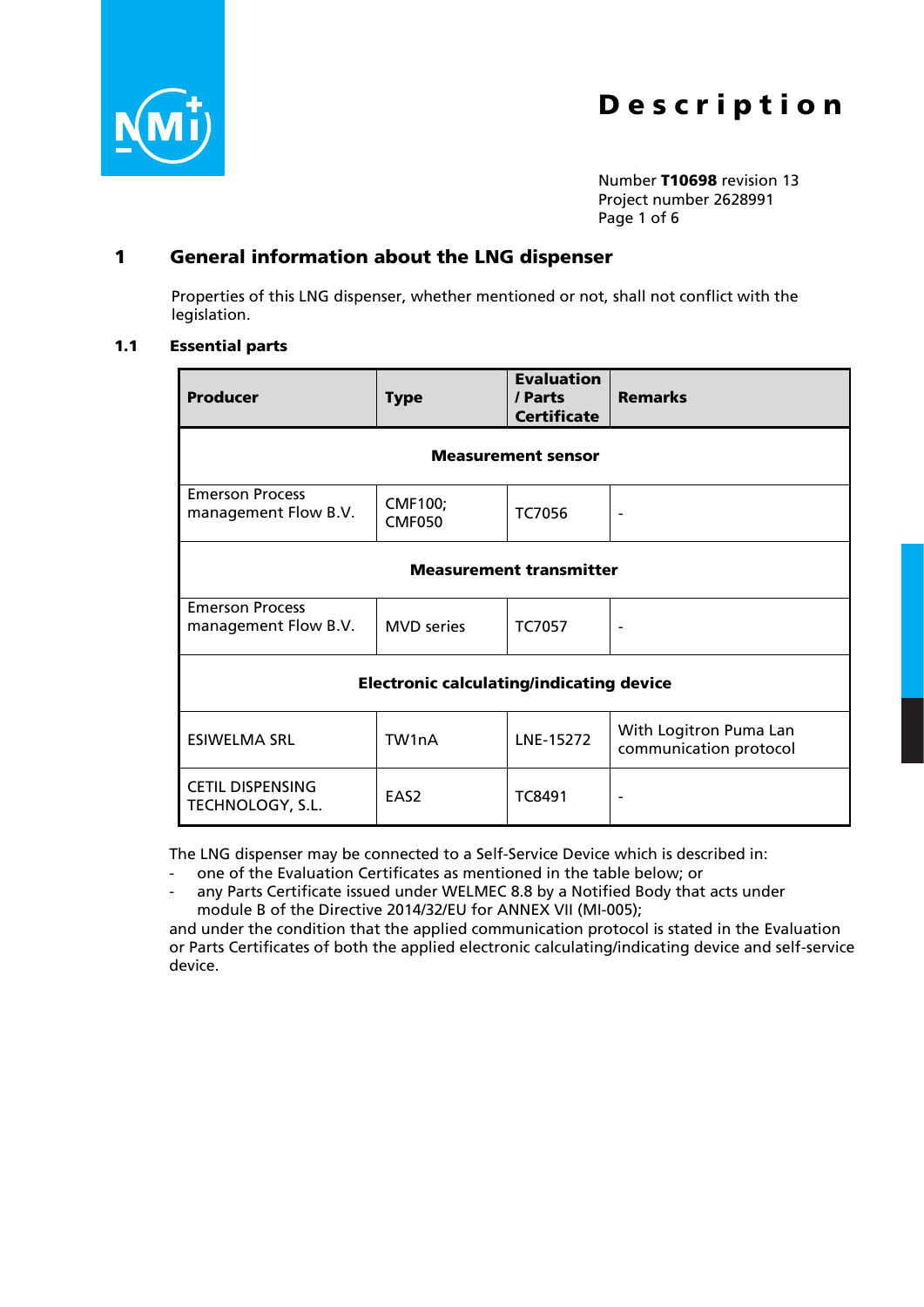

Number T10698 revision 13 Project number 2628991 Page 2 of 6

| <b>Producer</b>                                        | <b>Type</b>                 | <b>Evaluation</b><br><b>Certificate</b> | <b>Remarks</b>                                                                           |  |  |  |  |  |
|--------------------------------------------------------|-----------------------------|-----------------------------------------|------------------------------------------------------------------------------------------|--|--|--|--|--|
| Self-service device                                    |                             |                                         |                                                                                          |  |  |  |  |  |
| Lafon                                                  | <b>ELYS</b>                 | LNE-22484                               | With IFSF communication<br>protocol                                                      |  |  |  |  |  |
| <b>ALX TECHNOLOGIES</b>                                | <b>EUROPOLE</b>             | LNE-17492                               |                                                                                          |  |  |  |  |  |
|                                                        | <b>EUROPILE</b>             | LNE-28279                               | $\qquad \qquad \blacksquare$                                                             |  |  |  |  |  |
| Gilbarco Veeder-Root                                   | Passport<br>Europe; PBox    | <b>TC7581</b>                           |                                                                                          |  |  |  |  |  |
| OPEN POS Finland Oy                                    | <b>FDC OPT</b>              | FIT.16.A.01                             | <b>Gesytec Easylon USB Interface</b><br>with FTT-10 transceiver and<br>MIP/P50 firmware. |  |  |  |  |  |
| Fortech S.r.I.                                         | <b>SmartPOS</b>             | TC8329                                  |                                                                                          |  |  |  |  |  |
| <b>MASER ITALIA SRL</b>                                | MAC SP - MAC<br><b>DUO</b>  | N. 2166-17-<br>001                      |                                                                                          |  |  |  |  |  |
| <b>MASER ITALIA SRL</b>                                | <b>MAC SP</b><br>versione 4 | N. 2166-19-<br>001                      |                                                                                          |  |  |  |  |  |
| Dover Fueling<br><b>Solutions UK Limited</b><br>Filial | Wayne IXpay                 | No. 107027                              |                                                                                          |  |  |  |  |  |
| Dover Fueling<br><b>Solutions UK Limited</b><br>Filial | <b>Wayne Fusion</b><br>V2   | No. 107029                              |                                                                                          |  |  |  |  |  |

## 1.2 Essential characteristics

In addition to the characteristics as is stated on page 1 of this EU-type examination certificate the following characteristics apply to the LNG dispenser:

- 1.2.1 Flow rate range  $(Q_{min} Q_{max})$ 
	- 342 6000 kg/h

The flow rate range can be freely chosen if the following conditions are fulfilled:

- The ratio  $Q_{\text{max}}/Q_{\text{min}}$  shall be at least 5:1.
- 1.2.2 Minimum measured quantity (MMQ)
	- 20 or 50 kg
- 1.2.3 Initial hose quantity
	- Between batches the hose will be empty or filled with gas. If the amount of undelivered product exceeds one third of the Maximum Permissible Error, then this amount must be corrected for.
	- See the applicable electronic calculating/indicating device for programming the correction value of the hose quantity.
- 1.2.4 Maximum operating pressure  $(P_{max})$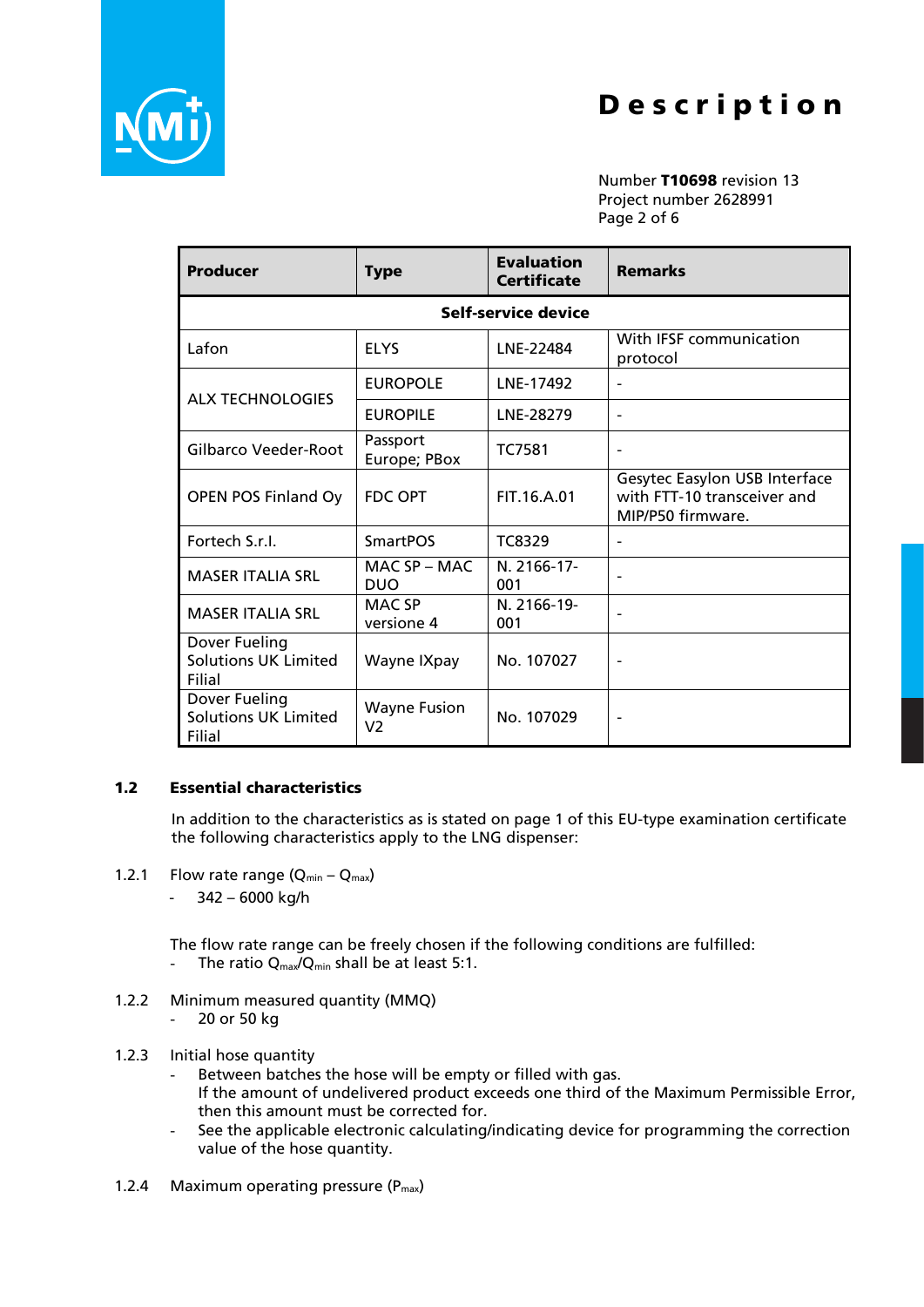

Number T10698 revision 13 Project number 2628991 Page 3 of 6

- The maximum operating pressure of the measuring system shall not exceed the  $P_{max}$  of its components.
- Before operating the system will check if the pressure in the receiving tank is low enough to start the LNG delivery.
- 1.2.5 Temperature range liquid
	- See the applicable Evaluation Certificate of the measurement sensor for the approved temperature ranges.
	- Before operating the system will check if the temperature in the filling line is low enough to start the LNG delivery, if not the system will circulate the LNG through the system.
- 1.2.6 Temperature range ambient
	- Depend on the used parts forming the measurement instrument. See the Evaluation Certificates of each component for the approved ambient temperature ranges.
- 1.2.7 Environment classes
	- For trailer mounted configuration the device is powered by AC mains, therefore Class E2 is applicable for this configuration.
	- Depend on the used parts forming the measurement instrument. See the Evaluation Certificates of each component for the approved environment classes.
- 1.2.8 Power supply
	- 230 V AC 50-60 Hz

### 1.3 Essential shapes

1.3.1 Configuration

| <b>Accuracy</b><br>class | <b>Type of measuring system</b> | <b>Schematic</b><br>drawing | <b>Remarks</b>                        |
|--------------------------|---------------------------------|-----------------------------|---------------------------------------|
|                          | <b>LNG Dispenser</b>            | 10698/0-01                  | $\overline{\phantom{a}}$              |
|                          |                                 | 10698/6-01                  | Double dispenser                      |
| 1,5                      |                                 | 10698/9-01                  | Trailer mounted                       |
|                          |                                 | 10698/13-01                 | P&ID with multiple transfer<br>points |

- A correction device is optional and can be used to correct the liquid mass for the measurement of the mass of gas through the vapour return line with a separate measurement sensor. The schematic drawing in documentation number 10698/6-02 shows the installation of such correction device.
- During a delivery only a single transfer point is used. The control valve(s) in the other transfer lines are closed and monitored. The delivery is terminated as soon as the valve in other transfer lines are detected open. The schematic drawing in documentation number 10698/13-01 shows the allowed valve sequencing.

### 1.3.2 Inscriptions

The following information is clearly visible on the nameplate: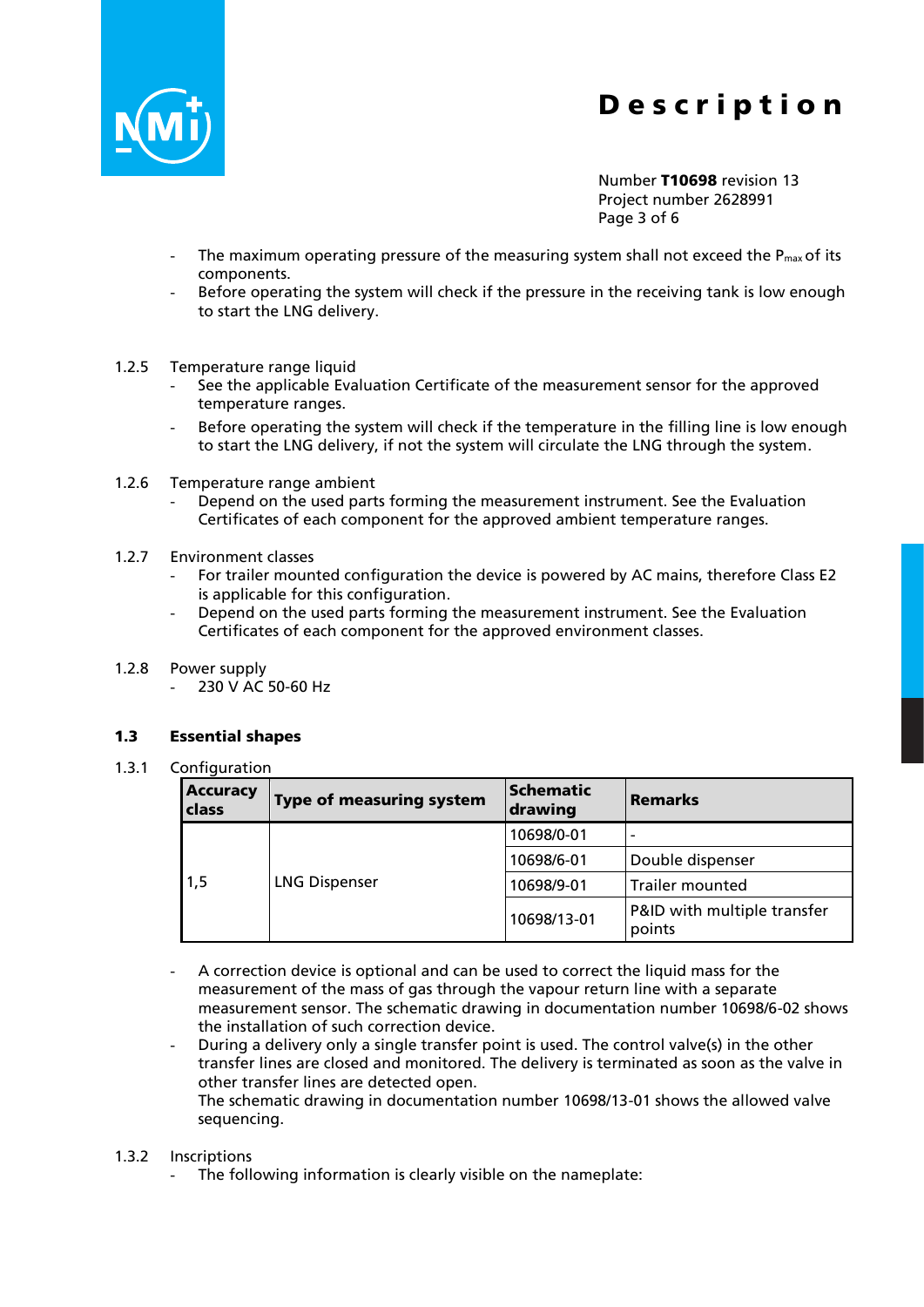

Number T10698 revision 13 Project number 2628991 Page 4 of 6

- CE marking including the supplementary metrological marking  $(M +$  last 2 digits of the year in which the instrument has been put into use);
- Notified Body identification number, following the supplementary metrological marking;
- EU-type examination certificate number T10698;
- Manufacturer's name, registered trade name and/or registered trade mark;
- Manufacturer's postal address;
- Type designation;
- Year of manufacture and serial number;
- Accuracy class;
- Minimum and maximum flow rate;
- Maximum pressure;
- Name(s) or nature(s) of the product(s) to be measured;
- Mechanical and electromagnetic environment class;
- Ambient temperature range;
- Liquid temperature range;
- Serial numbers of all essential parts stated in paragraph [1.1](#page-1-0) (optional, see chapter [2\)](#page-5-0).

#### Remarks:

The nameplate must be clearly visible without removing the covers. An example of the name plate is given in documentation no. 10698/6-03 and 10698/6-04.

- Further inscriptions:
	- The inscription "Minimum Measured Quantity ... kg" or " $M_{min}$  ... kg" on the indicator face of the calculating/indicating device (on both sides if applicable);
	- The inscriptions on the essential parts as mentioned in the applicable Evaluation Certificates or Parts Certificates.

### 1.4 Conditional parts

- 1.4.1 Block valves
	- The block valve (pneumatic valve) is fitted in the liquid line before the meter to facilitate the cooling down of the piping;
	- The block valve (pneumatic valve) is fitted in the liquid line after the meter to stop the delivery.
- 1.4.2 Break connection.

The break connection is fitted in the hose/line after the measurement transducer. After the break connection is broken, the disconnected hose and the line after the measurement transducer shall remain filled with liquid.

1.4.3 Correction device

A correction device is optional and can be used for the measurement of the amount of gas through the vapour return line with a separate measurement sensor, which is subtracted by the flow computer from the batch delivered;

The meter in the vapour return line is of the same brand and type as the meter in the liquid line or the mentioned correction device in the applicable Evaluation Certificate.

The diameter of the applied meter may be different from the meter in the liquid line. The installation of such a correction device is shown in the documentation number 10698/6-01.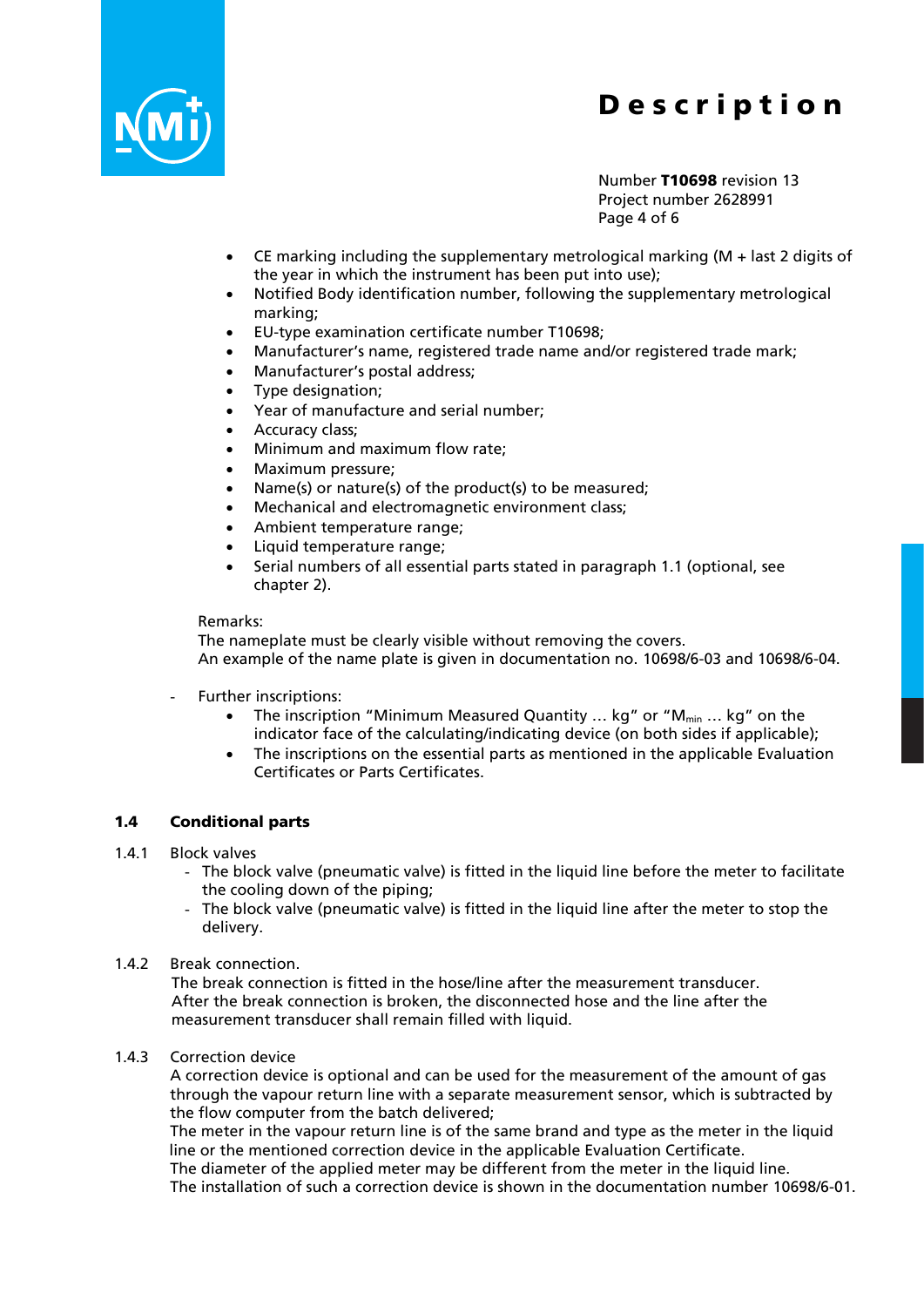

Number T10698 revision 13 Project number 2628991 Page 5 of 6

### 1.5 Conditional characteristics

- 1.5.1 Vapour return(optional)
	- The correction device is optional and can be used for the measurement of the amount of gas through the vapour return line, which is subtracted by the flow computer from the batch delivered;
	- The correction device is a flow sensor placed vapour return line as shown in the documentation number 10698/6-01;
	- The vapour recovery flow can fluctuate greatly, and so the sensor size selected should be based upon the  $Q_{\text{max}}$  vapour that is expected in normal operation;
	- The delivered corrected amount shall be calculated and presented in the amounts of mass;
	- The calculation of the correction shall be covered by the approval of the flow computer mentioned in paragraph [1.1;](#page-1-0)
	- The accuracy of the correction device shall be such that the residual effect after the correction is smaller than one third of the applicable Maximum Permissible Error (MPE) of the measuring system.

#### 1.6 Non-essential parts

- Housing of the dispenser; Optionally, the LNG dispenser may share a common housing with a CNG dispenser. In this case, the CNG dispenser shall be regarded as a separate measuring system, which is not covered by this EU-type examination certificate.
- Supply system; For each dispenser a single supply system or a common supply system for several dispensers;

The supply system consists of:

- an over- or underground storage tank;
- for each LNG dispenser a separate external return line or for more than one dispensers a common external return line.
- Mano meters (not for legal metrology);
- Hose(s);
- Nozzle(s);
- The dispensers may optionally be provided with several safety provisions, which shall not influence the metrological properties.

## <span id="page-5-0"></span>2 Seals

The following items of the LNG dispenser are sealed:

- Nameplate to the frame of the LNG dispenser or in trailer mounted applications as close as possible to the transfer point. Removal of the nameplate without destroying it or without breaking a seal shall not be possible;
- If the serial numbers of the essential parts stated in paragraph [1.1](#page-1-0) are not mentioned on the nameplate, the essential parts have to be sealed against removal;
- For sealing of the essential parts, see the applicable Evaluation Certificates or Parts Certificates.